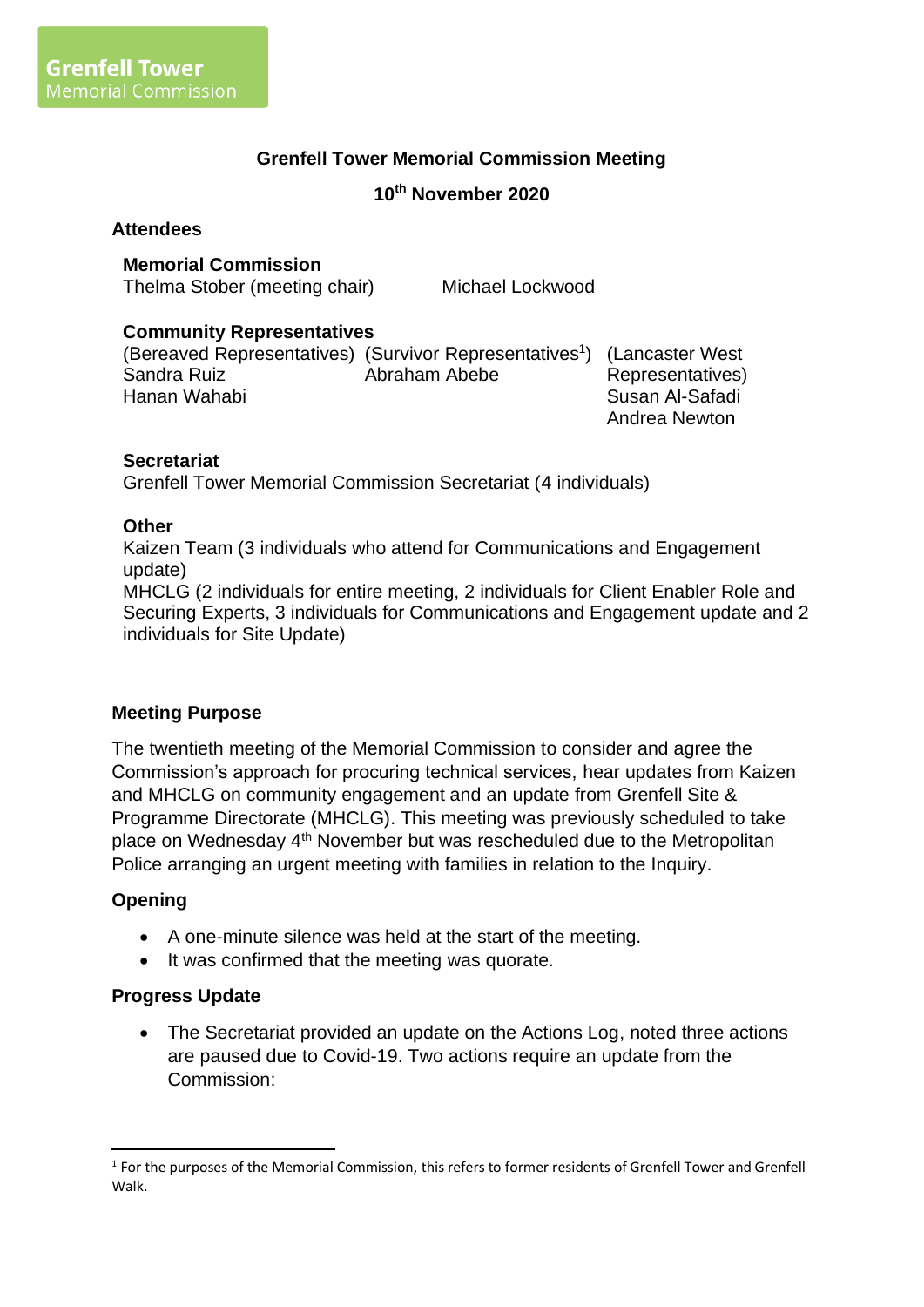- o Secretariat to seek approval from the Commission to publish representatives' names and photos on Memorial Commission website
- o Secretariat to seek agreement for Kaizen to contact representatives directly
- All other actions are ongoing.
- Thelma requested that the two actions requiring updates from the Commission are closed, which was agreed. The representatives had made clear in previous discussions they want to engage with Kaizen. There had also been discussions about publishing representatives' names and photos on the Memorial Commission website and this has been agreed. The Commission made a commitment to being transparent. The Secretariat will send a further email to representatives to reflect these conversations and note their agreement is assumed. The Secretariat also agreed to provide Kaizen with the representative's contact details. Thelma expressed the importance of representatives meeting with Kaizen to share their experience.
- The Secretariat presented the work plan and updated that the risk register was the final governance issue outstanding under Phase 2 and was being covered at this meeting. Introductory meetings with bereaved families began in October 2020 and are set to continue into January 2021 with meetings being opened up more widely to include survivors, local residents and the wider community.
- Fact finding research meetings with other memorials will be restarted in December 2020 or January 2021.
- It was agreed a longer agenda item will be added to December's Memorial Commission meeting to consider and agree the workplan and risk register. **Action:** Secretariat to close two actions which required updates from the Commission.

**Action:** Secretariat to share representatives' contact details with Kaizen. **Action:** Secretariat to email representatives to advise names and photos will be published on the Memorial Commission.

**Action:** Secretariat to add a longer agenda item to December's meeting to consider and agree the workplan and risk register.

# **Update from the co-chairs**

- Michael updated that he and Thelma had positive meetings with Ward Councillors, Nick Hurd and Baroness Elizabeth Sanderson, and Faith Leaders.
- Michael and Thelma agreed to have regular update meetings with Ward Councillors and the Faith Leaders. These meetings will be reported to the Commission meetings
- Michael noted the Faith Leaders were supportive and keen to help the Commission and to make sure the work the Commission is doing is communicated to their congregations. They were also keen to meet with Kaizen, the community engagement specialists. The Faith Leaders want to work with the community to bring different religious aspects together into the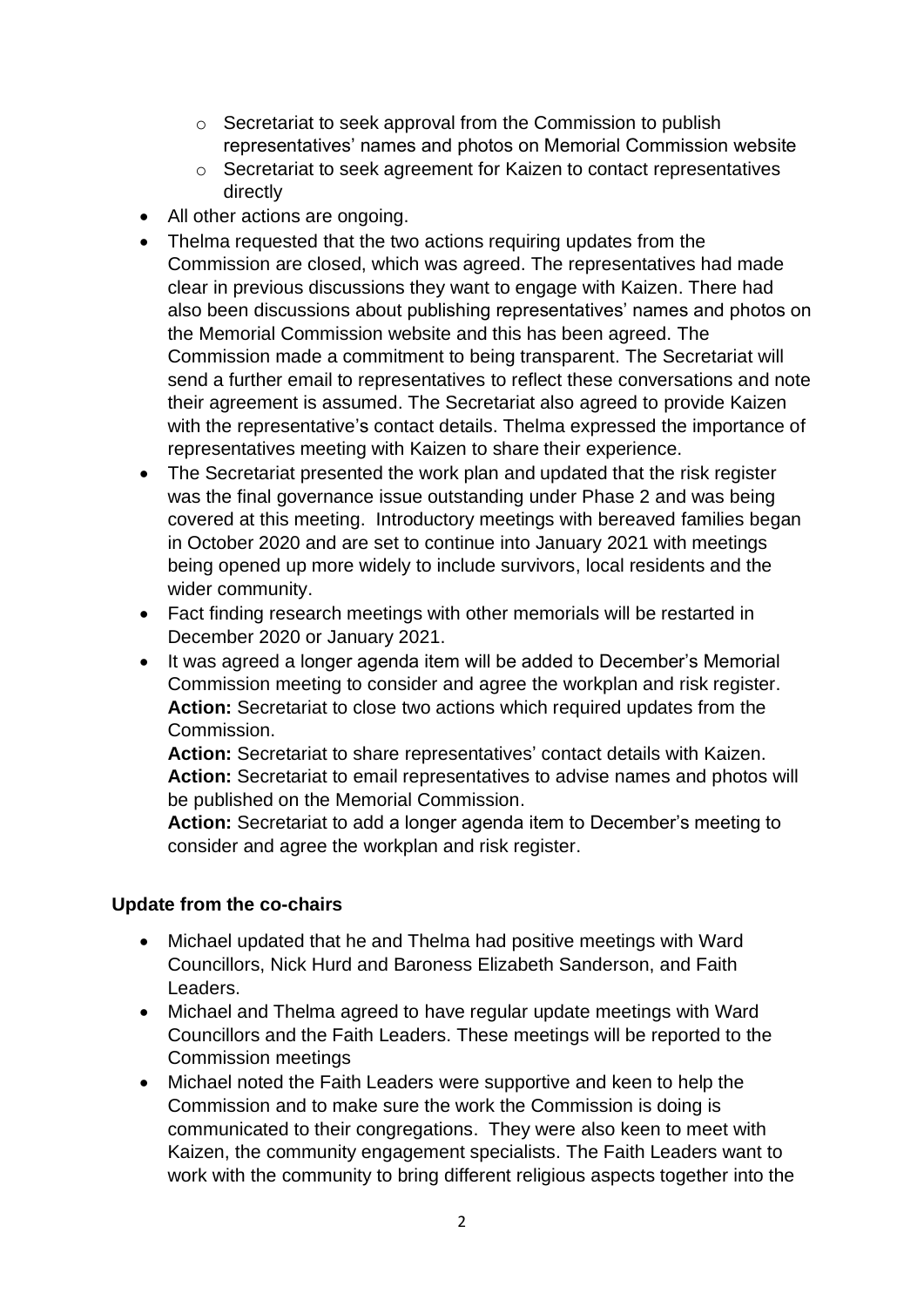development of the memorial and spoke about holding a vigil to bring people together.

- The Secretariat have developed a risk register which was presented in a visual format highlighting the 5 key risks. The Secretariat agreed to send out the full risk register to Commission members with the December meeting papers to allow time for everyone to consider the risks and raise any issues. It was agreed the risk register would be reviewed monthly at each Memorial Commission meeting.
- One representative suggested publicly sharing the points that have been raised and are being addressed to provide reassurance that the Commission are listening and mitigating any worries and/or concerns from the community. This was supported by all. The Secretariat agreed that a statement could be published on the Memorial Commission website to help with increasing the Memorial Commission's promise of transparency.
- Thelma requested representatives review the risk register and share any additions, changes or emerging risks they are aware of and think should be added with the Secretariat by email. **Action:** The Secretariat to share the risk register with the Commission with
- the December meeting papers. • **Action:** Community Representatives to review the risk register and share any additions, changes or emerging risks they are aware of and think should be added with the Secretariat by email.
- **Action:** The Secretariat to develop a risk statement for the Memorial Commission website.

# **Client enabler role and securing experts – Report 3**

- MHCLG set out two options for the Commission to secure a client enabler to provide technical services, such as project management, costings and design advice. The first option was for MHCLG to start a new procurement on the Commission's behalf. The second option is for the Commission to use a company with an existing contract with MHCLG. A number of representatives expressed their preference to have a new procurement (option 1) so that they can be fully involved in the procurement process from the outset and as independent as possible.
- The Commission agreed to Option 1 a new procurement to select a client enabler function

# **Communications and Engagement update**

• The Commission shared their reflections on recent meetings with bereaved individuals which had been really positive. Two more meetings are being arranged for November. Thelma added that these meetings are very important, that the Commission sees engagement with individuals as fundamental to our work, and that the meetings will be on a regular monthly basis going forward and will be expanded in future to include former residents and those living on Lancaster West. The purpose of these meetings are to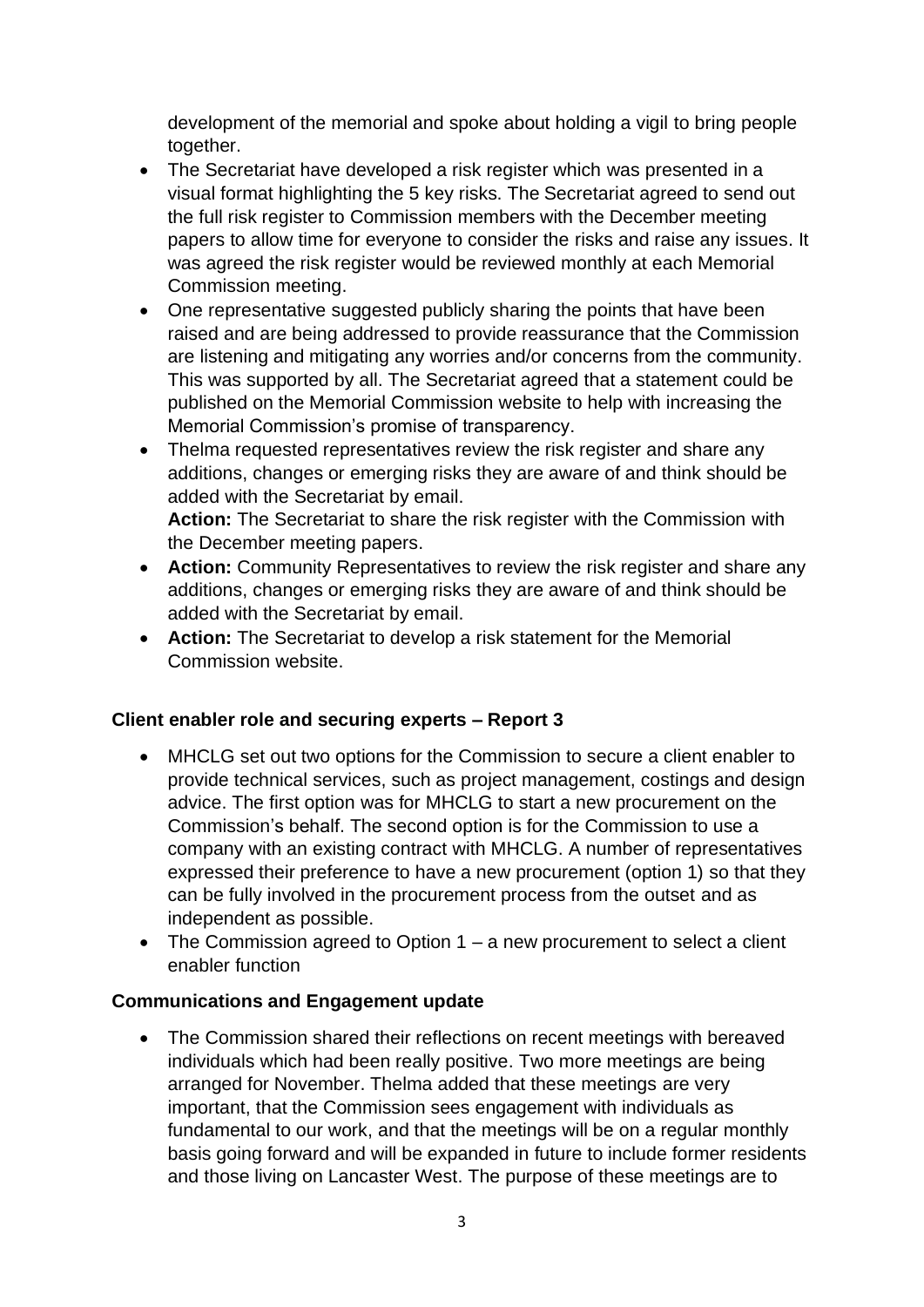listen to peoples' views, ideas, suggestions, and concerns and for us to update them on the Commission's work.

- Kaizen updated they have had conversations with 800 people. Kaizen have had a limited number of conversations with bereaved and survivors to date, but the themes that have come out of these conversations were profound and similar to those which they have had in the community. Themes were identified by asking for 3 words to describe the memorial which have been grouped by Kaizen to form a word cloud. Kaizen also noted there was general agreement across conversations that the space is sacred; the memorial should have the names of those who lost their lives; and also, be a place for prayer and quiet remembrance. Kaizen also noted that there were several mentions of part(s) of the Tower could be kept as a reminder.
- Kaizen have spoken to nearly 200 people on the Lancaster West estate in the last two weeks. A Lancaster West representative noted that this is a good number in two weeks but that they recognise Kaizen should take every step to continue contacting everyone on the estate. Letters were sent by the Commission to Lancaster West residents notifying them of Kaizen's work. Another representative said it is important to be more proactive and find alternative ways to connect with the residents of Lancaster West estate, adding there are noticeboards in schools, block entrances and local shops. The Secretariat agreed to feed these options back to Kaizen to take on board, and arrange a meeting for the Lancaster West representatives, along with Kaizen, Lancaster West RA and the Neighbourhood team, to discuss further ideas to increase engagement on the estate. Kaizen welcomed the advice, expertise and local insight of the community representatives to help them make sure their engagement number grows going forward.
- A poster which Kaizen designed for the noticeboards on the Lancaster West estate will be shared with representatives.
- It was agreed that it is fundamental for the Commission to be able to reach more bereaved and survivors. The Commission will not achieve its objective if they are not able to give those groups as much opportunity as possible to share their views with Kaizen. The Commission has to do everything in its power to reach them.
- It was agreed the Commission will continue to reach out to bereaved and survivors to ensure they can feedback to Kaizen on the feel for the memorial whilst beginning to explore questions about what form the memorial could take.
- MHCLG gave recommendations on how Kaizen's early findings could be shared and used. The proposal to the Commission was to write to bereaved, survivors and Lancaster West residents to share initial views expressed so far to allow everyone, including those who have not responded so far, to see what is emerging and whether it is consistent with their own views. The Commission agreed this is a good way to show the Commission are making progress in a respectful way. Michael suggested using the word cloud Kaizen have produced from their conversations with people. One representative added that it would be good to include the thoughts that were gathered from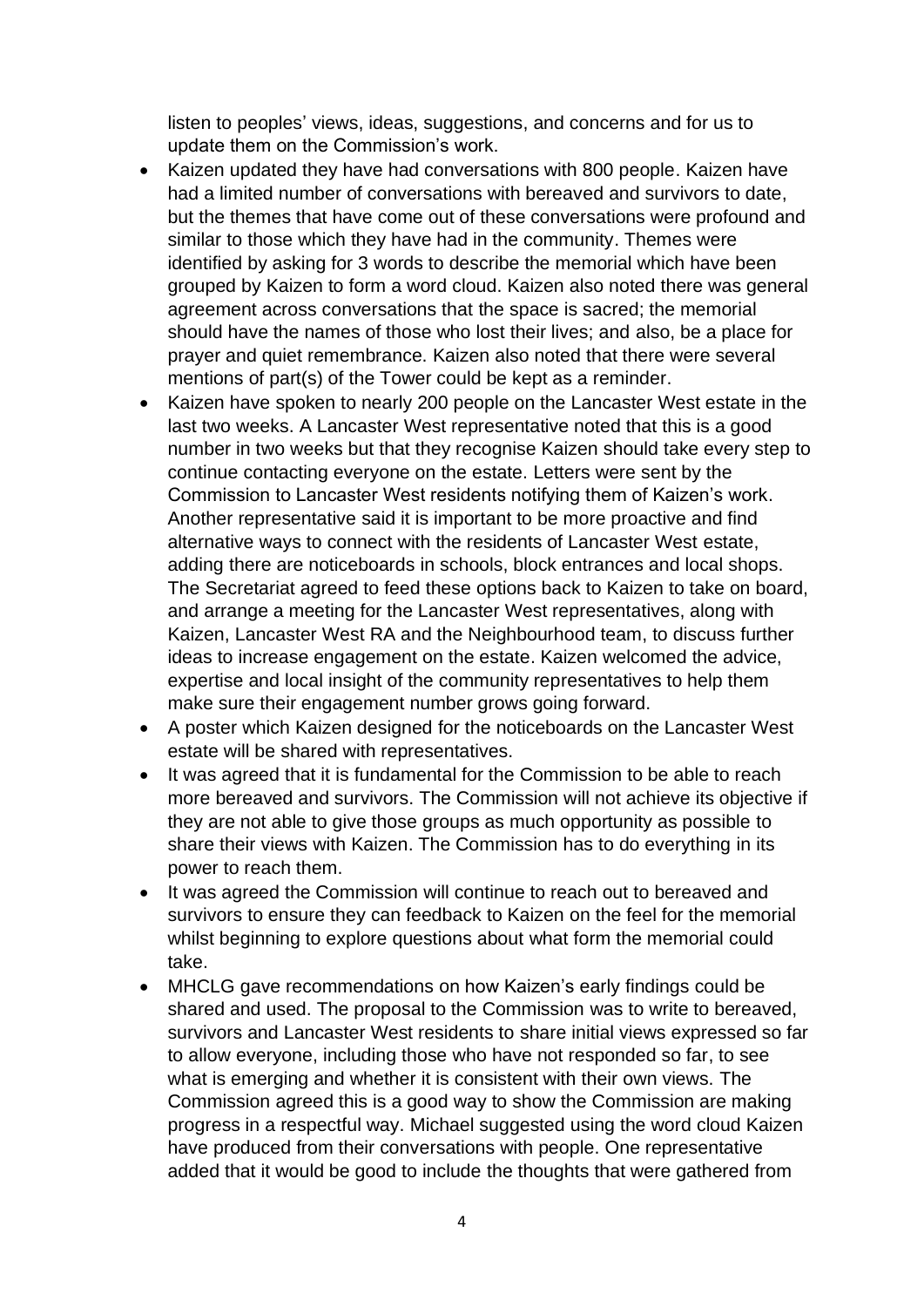meetings held in the February 2020 events and present these together with Kaizen's word cloud. The Secretariat will review what was captured in February and share this with the Commission, and Kaizen. The word cloud will also be published on the Memorial Commission's website.

**Action:** The Secretariat to arrange a meeting for Lancaster West community representatives and Kaizen to discuss and agree ways to advertise Kaizen engagement on the estate to ensure all residents are being reached.

**Action:** The Secretariat to arrange for letters to be sent to bereaved, survivors and Lancaster West residents sharing initial feedback and inviting further views.

**Action:** further detail from Kaizen will be shared with the Commission for information, with the word cloud produced by Kaizen to be added to the Commission's website and shared with community groups (in English and translated).

**Action:** The Secretariat to provide the views that were captured during the Commission's February events and share these with Kaizen. Kaizen to include these views with those expressed to date and be presented together with the word cloud.

## **Site Update from Suzanne Kochanowski (MHCLG)**

- Suzanne updated on ongoing site works and referred back to letters which were sent to bereaved, survivors and local residents in July.
- Kaizen are also seeking views on the future of the Tower for MHCLG. Similar to the discussion above in relation to views expressed to date, MHCLG hopes to playback initial views as well as to ensure clarity about decisions that would be taken in due course by MHCLG and the Commission. The Commission will work with the community to determine the future of the memorial and what the land will be used for; it is for the Government and Secretary of State to take a decision on the Tower. This is not within the remit of the Commission. Whilst the Commission is not responsible for the Tower, the Commission recognises the connections between their work. The Commission will be kept informed throughout the process and will continue to represent the wishes of the bereaved, survivors and local residents for the future of the tower.
- One representative raised concerns and had reservations about MHCLG sharing information on views of the Tower at a similar time to the Memorial Commission.

## **AOB**

• The Secretariat updated that the new community representative joining the Memorial Commission has agreed and will go through the full induction process before attending a Memorial Commission meeting. Thelma asked that this induction process should include the new representative reading the latest papers that have been presented to the Memorial Commission. All representatives offered to support the new representative. Thelma and Michael also welcomed speaking with the new representative